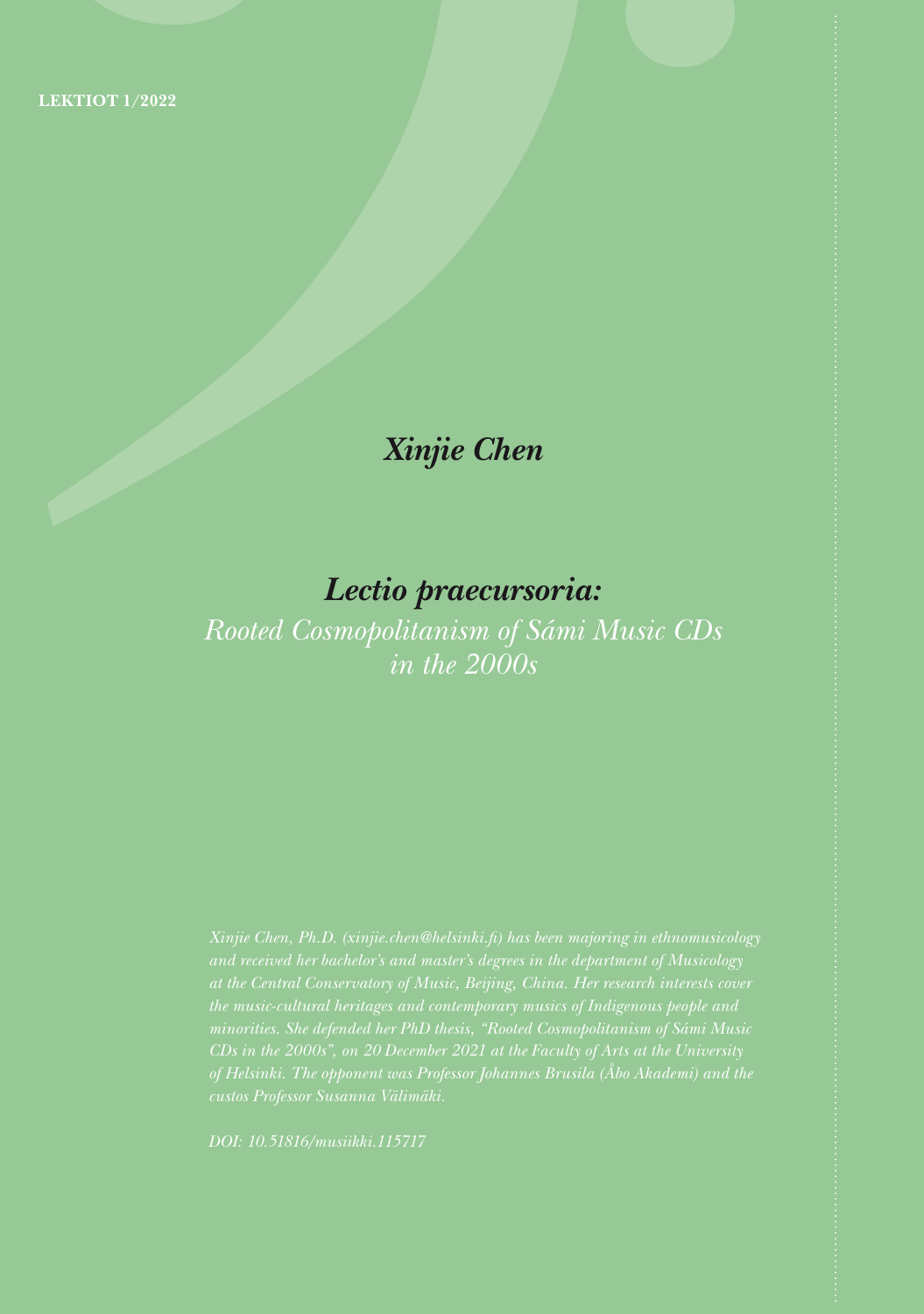### *Abstrakti*

#### *Lectio praecursoria:*

### *Juurtunut kosmopolitanismi saamelaismusiikin CD-levyissä 2000-luvulla*

Tämä lectio praecursoria pohjustaa väitöskirjaa saamelaismusiikin telee aihetta juurtuneen kosmopolitanismin linssin läpi. Juurtunut koskäymisen merkityksen samalla, kun se huolehtii yleismaailmallisesti jokaisesta ihmisyksilöstä ja kulttuuriryhmästä sekä puolustaa ihmisten suuden ja ihmisoikeuksien toteutumisen näkökulmista. Tutkimus edustaa kanssakäymistä etnomusikologian ja alkuperäiskansatutkimuksen sponsoreita, musiikin genrejä ja tyylejä, kielenkäyttöä ja kiinnittymistä Saamenmaahan sekä kosmopoliittisia piirteitä. Analyysin kautta tutkimus tarkastelee, kuinka saamelaismusiikin CD-levyt edustavat saamelaikun ne juontuvat kulttuurienvälisestä vuorovaikutuksesta, jota voidaan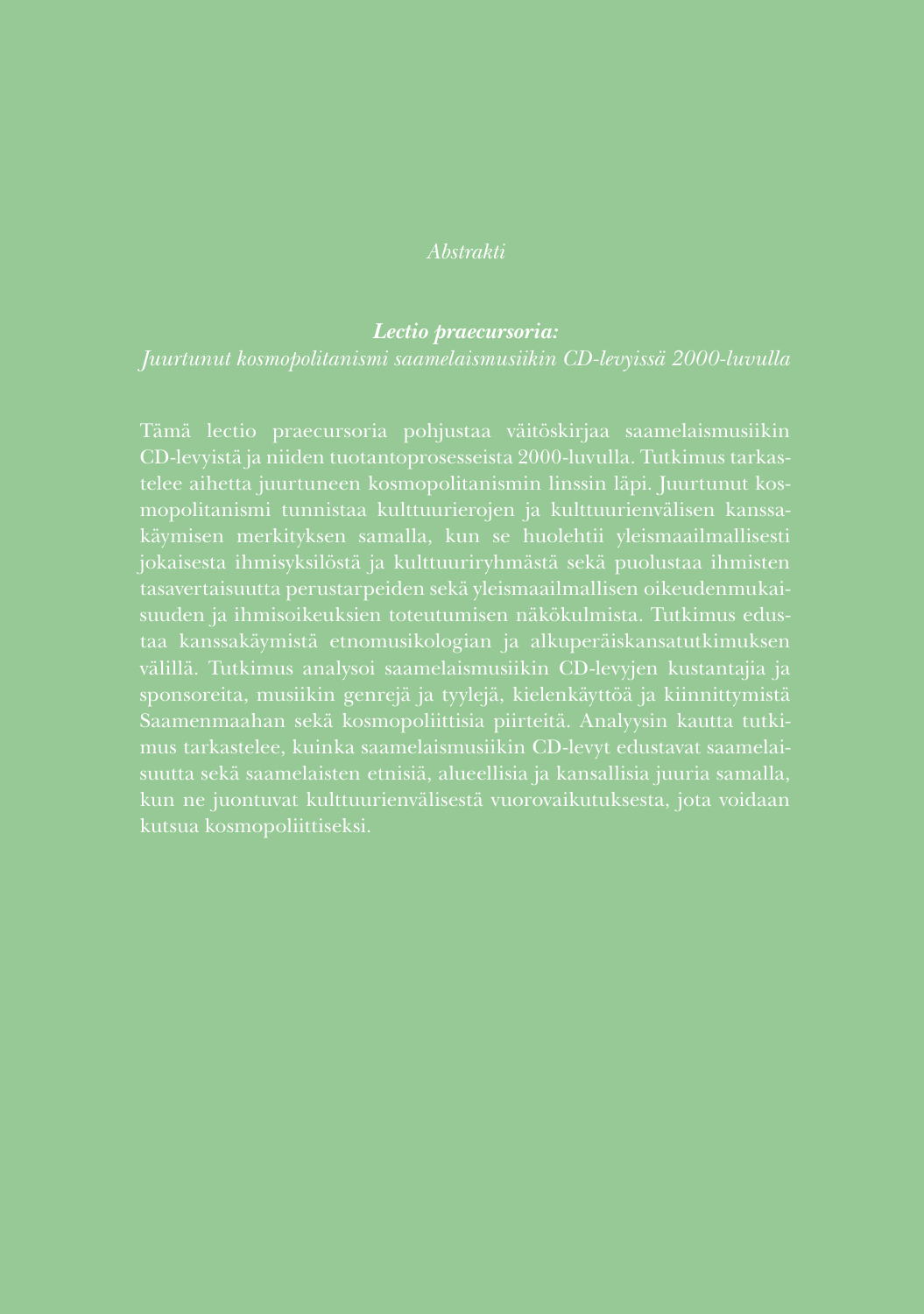## *Rooted Cosmopolitanism of Sámi Music CDs in the 2000s*<sup>1</sup>

Xinjie Chen . . . . . . . . . . . . . . . . .

The present research project concerns Sámi music CDs and their production in the first decade of the current millennium through the theoretical lens of rooted cosmopolitanism. The Sámi are an Indigenous people whose traditional living area, called Sápmi, reaches across northern Norway, Sweden, Finland, and the Kola Peninsula of Russia. Their traditional lifestyles include reindeer herding, fishing, and hunting. Nowadays, an increasing number of Sámi live also in other areas, particularly in cities, such as, in Finland, Helsinki and Oulu. Today, Sámi identity is complex; it is constructed variously based on blood lineage, linguistics, cultural-political contexts, and many other factors. The Sámi is not a homogenous group of people. For instance, there are nine living Sámi languages. According to different languages, livelihoods and living areas, the Sámi can be classified into different cultural and regional groups. This is a factor that I am taking into account when analyzing the Sámi CDs from the point of view of rooted cosmopolitanism.

The Sámi have suffered dispossession of their homelands. Their traditional culture has become endangered during the processes of colonization, modernization, and Christianization. The history of colonization and cultural oppression considerably damaged the Sámi people's traditional lifestyles and cultures. For example, during the Christianization the traditional vocal expression of the Sámi, yoik, was stigmatized as sinful and forbidden because of its associations with Sámi shamanism and mythology.

Over the past centuries, the Sámi have continuously struggled for the rights to their lands, cultures, and resources. Since the late 1970s, music

<sup>1</sup> Based on the lectio praecursoria presentation at the public defense of the doctoral dissertation at the University of Helsinki on 20 December 2021. The dissertation is openly available at: *http://urn.fi/URN:ISBN:978-951-51-7636-3*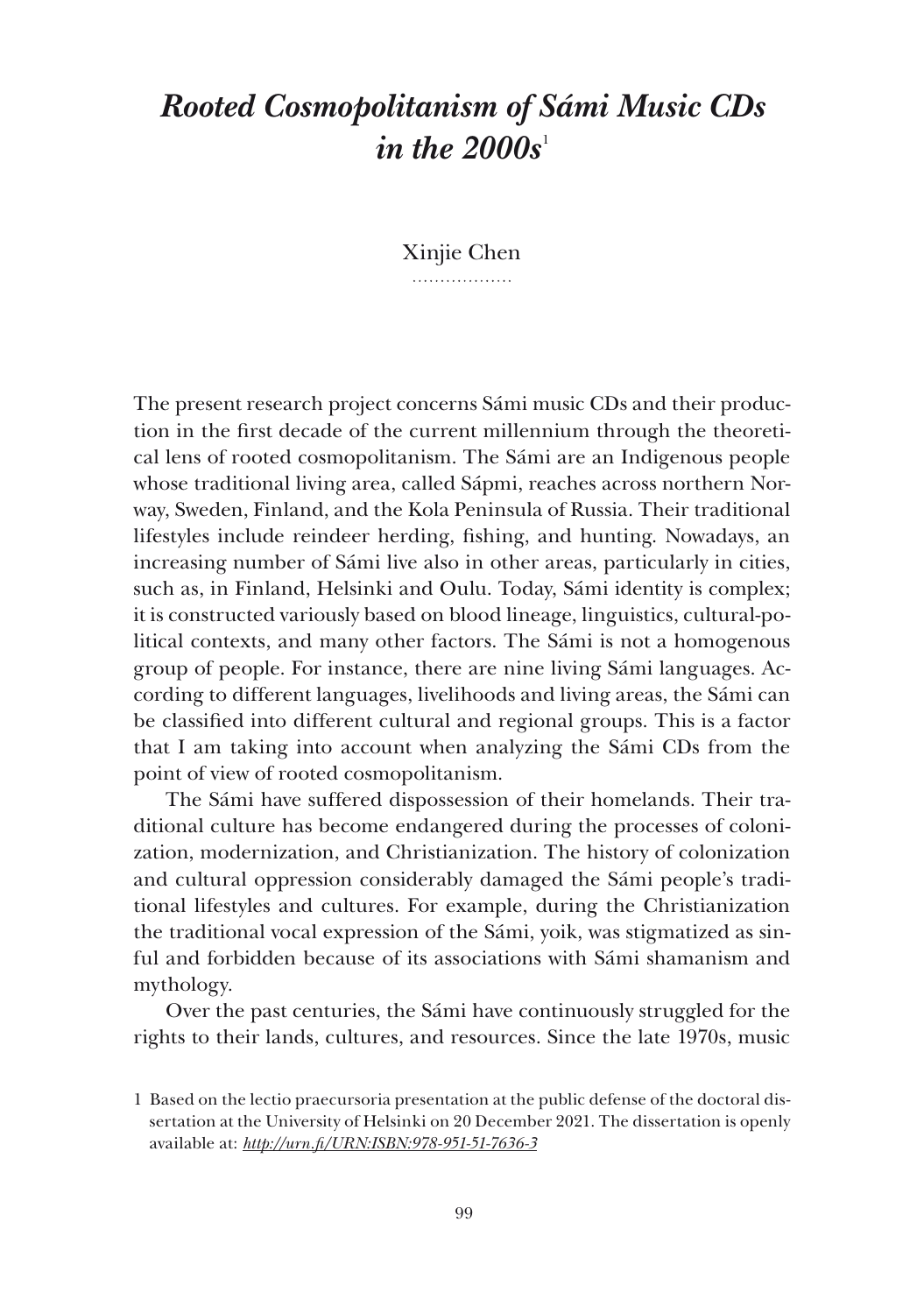has become an essential part of Sámi cultural revitalization. In particular, yoik that relates to their Indigenous knowledge has been promoted as a representation of Sáminess (Hilder 2015). The Sámi music industry and recordings have developed as parts of the cultural revitalization effort that have links with the global music industry although the Sámi recording industry is mainly associated with the music industries in three Nordic countries: Norway, Finland, and Sweden (Chart 1). The contemporary Sámi music involves both globalized popular music genres and the regional music cultures of different Sámi groups.





Sámi CDs were the dominant commercial products of Sámi music, which was also distributed by internet streaming and live performances, in the first decade of the 21st century (Chart 2). In my study, Sámi CDs refer to CDs recorded mainly by Sámi musicians, regardless of the sung languages, music genres or styles. My research material consisted of 180 CDs. It includes solo albums, singles, and EPs performed only by Sámi musicians, compilation albums including also other than Sámi musicians, and CDs of music ensembles with at least one Sámi leading vocalist. Sámi musicians have played the core roles in conceiving the CDs as well as recording, performing, and producing them.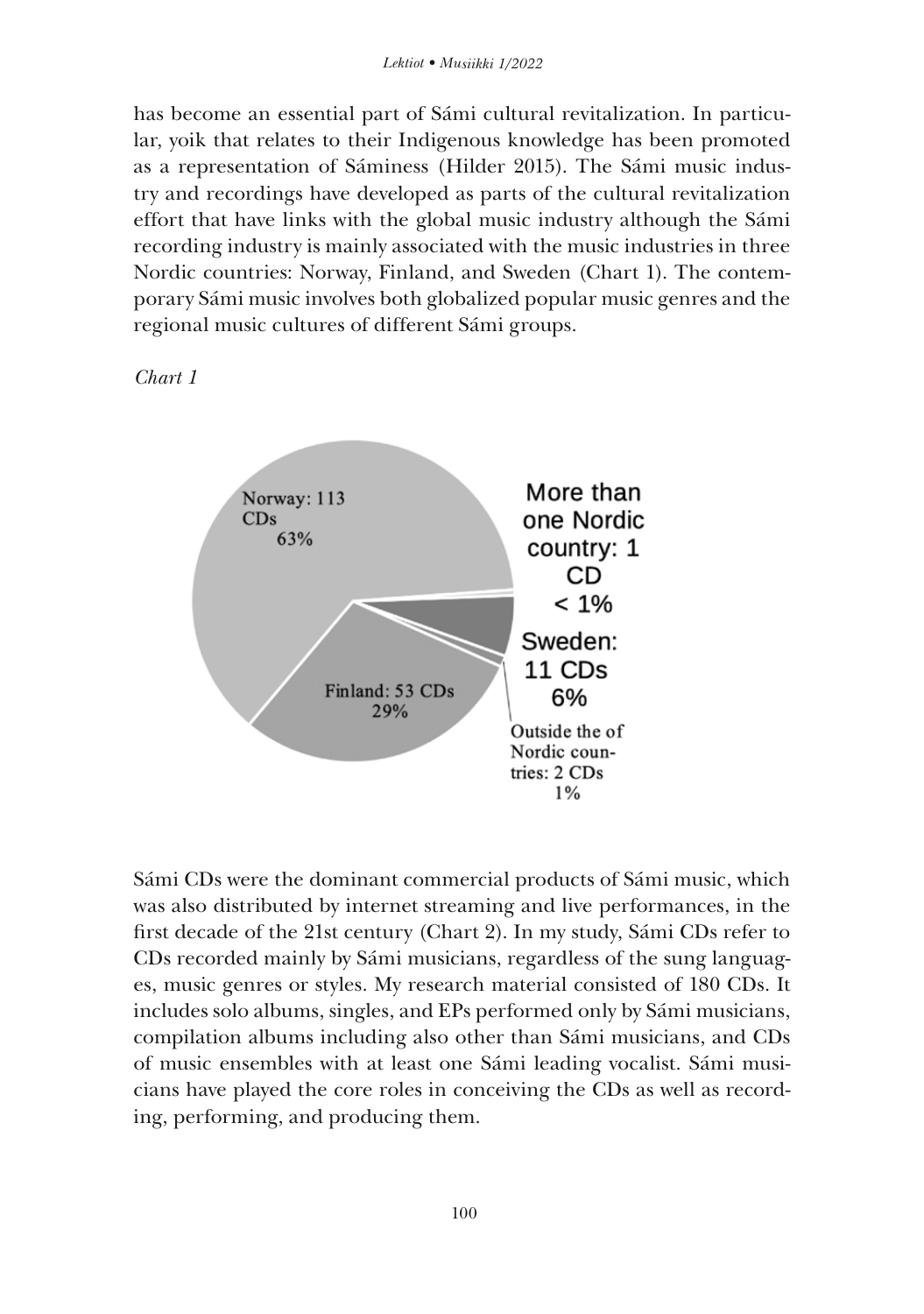



Defining who is Sámi is, of course, a politically disputed question. When identifying Sámi CDs, I relied on self-categorizations made by Sámi people themselves as well as categorizations made by several official institutions and academic archives, including the Sámi Cultural Centre of the Giellagas Institute, Sámi Kulturarkiiva, the Sámi Cultural Centre, Sajos, and the office of the Finnish Sámi Parliament in Inari, Finland.

My dissertation takes the theoretical perspective of rooted cosmopolitanism, which advocates equality for all citizens of the world and recognizes the multiple roots of different groups of people who nevertheless can find a common ground (e.g., Appiah 1997; Cohen 1992). I adopt a perspective from the cultural dimension of cosmopolitanism and build on previous discussions of rooted cosmopolitanism in music studies as they relate to intercultural interactions within the music industry. I am aware that within the Indigenous studies of cosmopolitanism, the very concept of cosmopolitanism is criticized as being Eurocentric and ethnocentric, but it has also been found to be useful in an Indigenous context. According to Sámi scholar Harald Gaski (2013), the idea of cosmopolitanism helps to discover the common values among different Indigenous cultures and encourage Indigenous peoples to participate in the international scholarly debate about Indigenous research with their specific experiences and knowledge. Besides Gaski, many other Indigenous scholars, such as Aref Abu-Rabia (2008) and Craig Proulx (2010), speak for cosmopolitanism as an approach to Indigenous cultures with respect to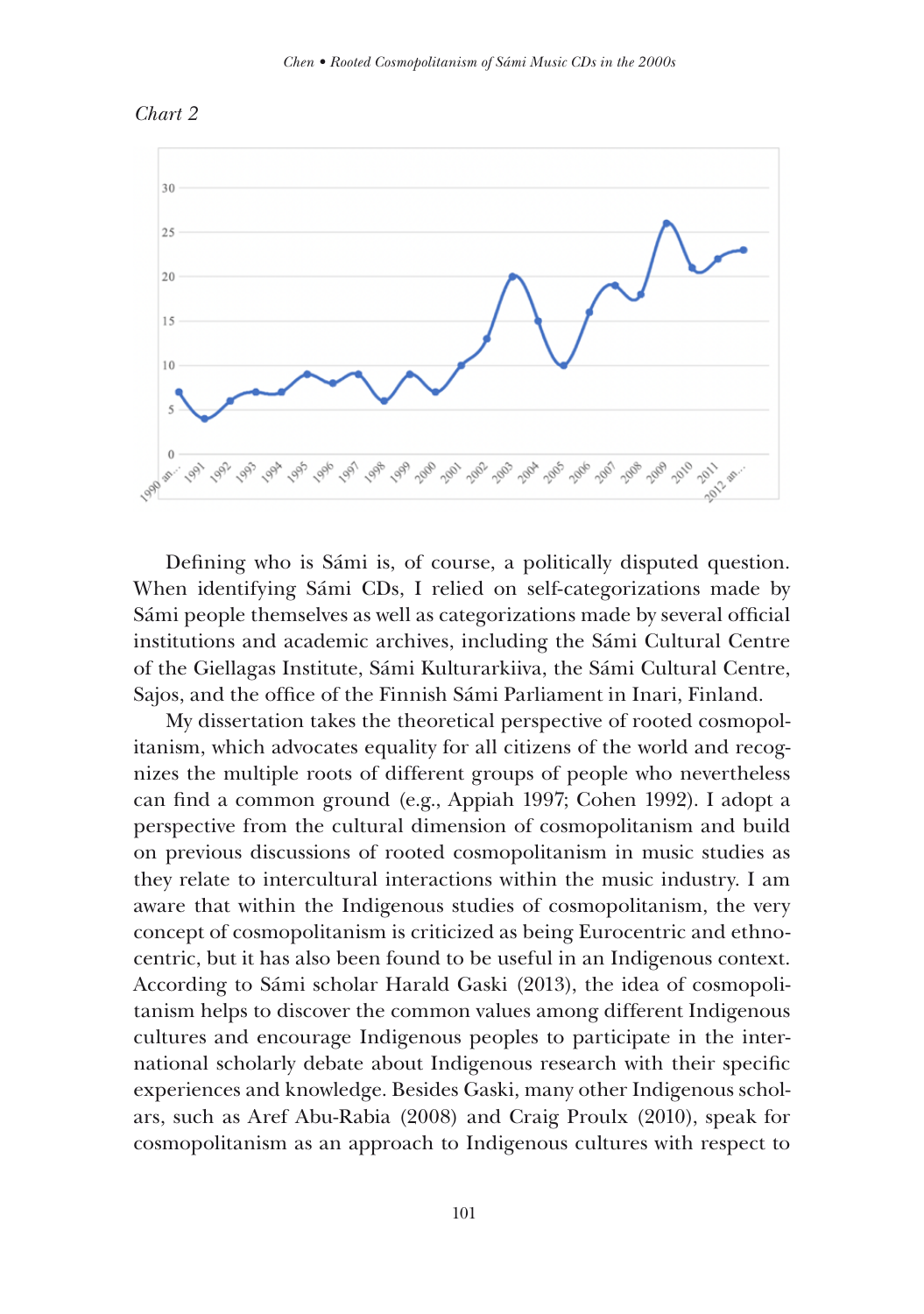their traditional lives, worldviews, and knowledge as well as changes in their contemporary political, cultural, and social environments.

My study draws on the idea of rooted cosmopolitanism in three ways: firstly, by respecting people's cultural identities and their links to some specific cultural characteristics (e.g., Appiah 1997; Hannerz 1990); secondly, by recognizing that cultural differences are the necessary conditions for intercultural dialogue and interaction in cosmopolitan contexts (e.g., Hannerz 2006; Vertovec and Cohen 2002); and thirdly, by highlighting the multiplicity of "roots" and confirming that every individual has different affiliations, such as ethnic or national affiliations (Cohen 1992).

The main research question is how Sámi CD productions represent the idea of cosmopolitanism while at the same time articulating Sámi ethnic, regional, and national roots. The research furthermore investigates how Sámi CD productions are involved in the music industries in Sápmi, the Nordic countries, and the larger global context; how their musical sounds are rooted in the Sámi people's traditional musical expressions while interacting with global music genres and other local music styles; how Sámi CDs articulate ethnic and regional roots through the use of Sámi languages as well as Nordic languages and English for purposes of intercultural cooperation and interactions; and how attachments to Sápmi are presented through the aural, textual, and visual expressions in the CDs.

Sámi CDs cannot be obtained from only one source. I collected 292 Sámi CDs released from 1990 to 2012 from many different sources, including the Sámi Music Centre (a library) in the Sámi Parliament in Inari, Sámi Kulturarkiiva at University of Oulu, and the National Library of Finland in Helsinki. I also got some Sámi CDs in record shops, from online retailers, and during the fieldwork in Sápmi, such as Sámi Easter Festival 2017. For the purposes of this dissertation, 171 Sámi CDs released between 2000 and 2010 constitute the bulk of the research materials. In addition, I analyze nine exceptional CDs published one to three years either before 2000 or after 2010 to enrich the analysis. Together, the study concerns 180 physical Sámi CD products and their enclosed sounds. The reason for focusing on Sámi CD productions from the first decade of the current millennium is the exceptional productivity of the Sámi recording industry during that period. The number of Sámi CDs released in the 2010s is significantly higher than any decade before it.

This research project analyzes Sámi CDs as texts that carry meanings. I apply "textual analysis" to view my data as representations of expressions created to be listened to, read, and interpreted. The texts analyzed in this research project are recorded or audio texts that refer to the music tracks, written or printed texts that include liner notes, lyrics, credits, and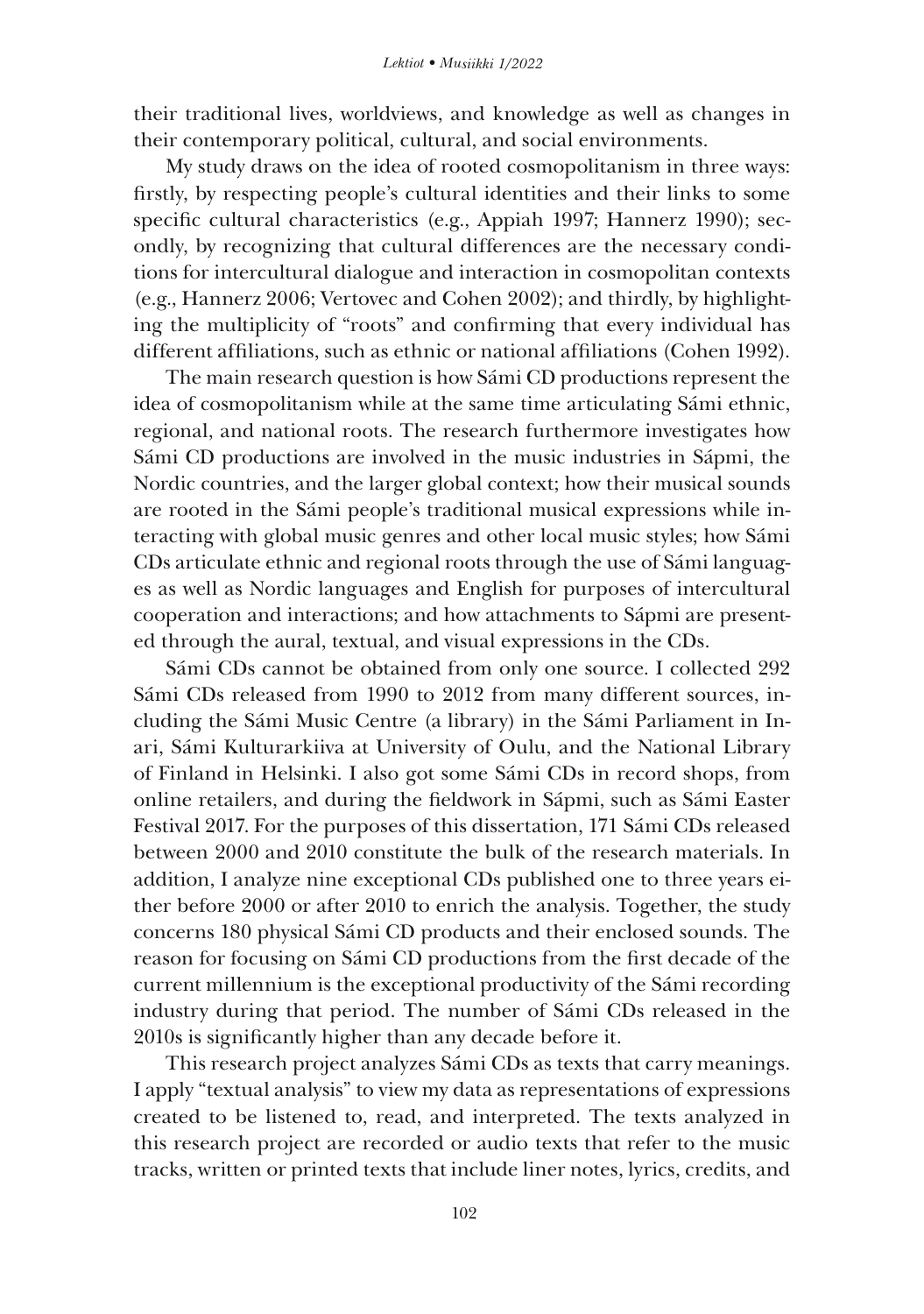other printed words, and visual texts that refer to pictures and iconic information included in the CD sleeves and booklets. Specifically, I employ the method of categorization by locating and grouping these texts into different units relating to the ethnic, regional, and national roots as well as cosmopolitan features.

The musical analysis of audio tracks as "texts" is done by assessing the melodic and rhythmic features, musical arrangements, and the use of non-human sounds, such as those of nature and animals. After listening to each track on all the CDs, I classified the individual tracks according to music genres and local styles, for example different globalized popular music types, yoik dialects, and other ethnic music genres. I also made musical transcriptions, which illustrate specific musical features to support my identification of musical "roots."

Regarding the literary material, I have made a content analysis of the printed texts included in the CDs, produced by Sámi musicians, producers, and record labels for the assumed or expected audiences. I analyze how these texts relate to Sámi ethnicity, places and cultures, or with the nation-states, and how they present intercultural interactions between Sámi and non-Sámi people as well as between the Sámi and the global music industries.

I also adopted an iconographic approach to analyze the visual contents by making an inventory of the figures and forms representing the Sámi people and Sápmi. The aim was to consider what information the images and visuals on Sámi CD covers and in the booklets convey about different Sámi roots as well as other local and global cultural contexts.

My research also makes use of quantitative analysis to describe and summarize certain characteristics of Sámi CD productions, including, for example, the types and numbers of publishers, and in-kind supporters as well as music genres and styles, sung languages, and languages used in liner notes. Moreover, the musical transcriptions are helpful for analyzing music tracks. I also obtained some supporting materials through ethnographic fieldwork in Sápmi and other places in the Nordic countries.

Overall, my dissertation interprets rooted cosmopolitanism in Sámi CD productions by analyzing their publishers and sponsors, music genres and styles, language uses and attachments – on the one hand – to Sápmi, pan-Sáminess, and different kinds of Sáminess, and – on the other hand – to other ethnic and global cultural spheres. Sámi CD productions are "cosmopolitan" because they involve various intercultural collaborations between Sámi and others and include globalized popular music genres and styles. These intercultural interactions reflect a cultural openness of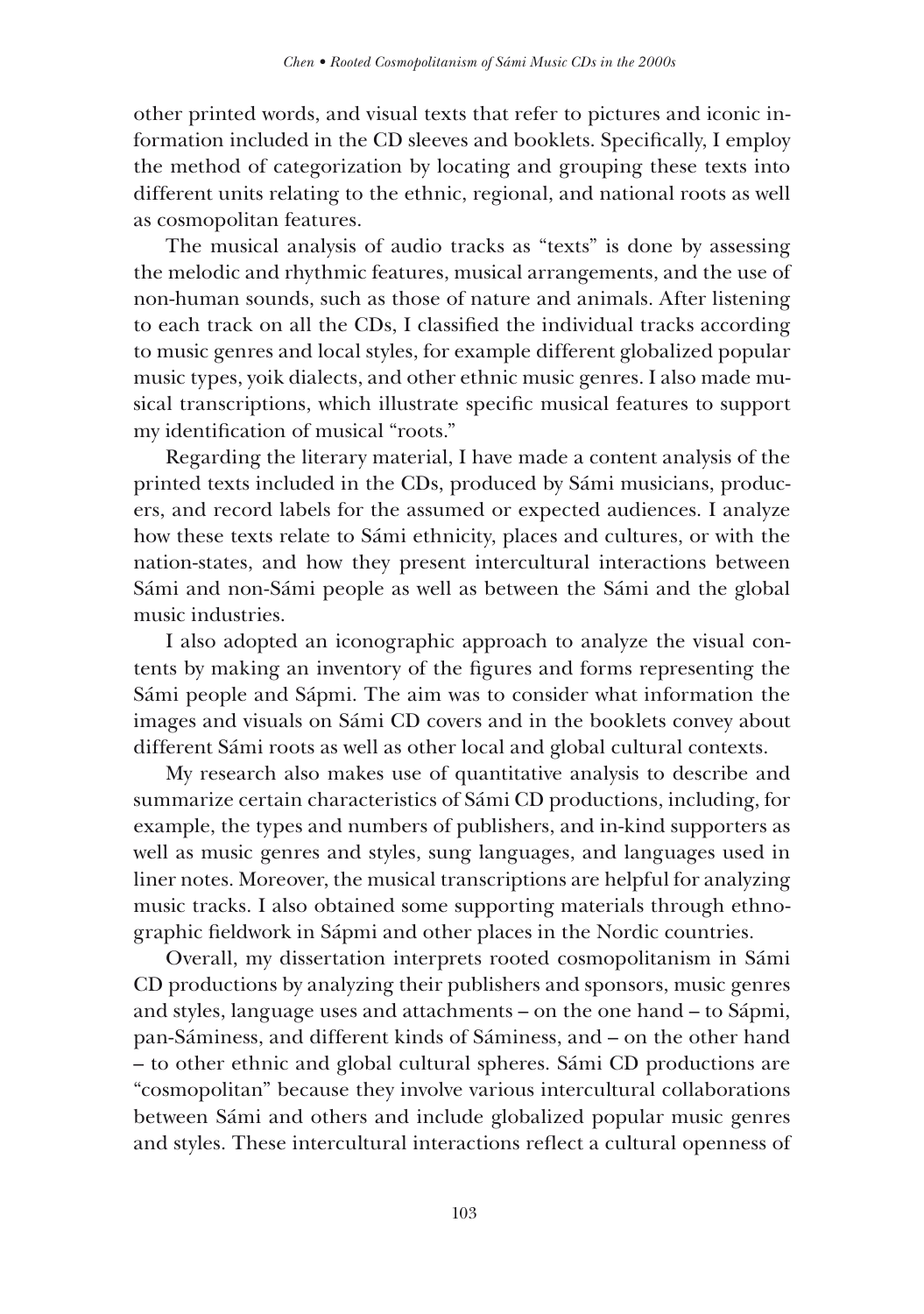the Sámi in local, national, and global contexts of various music industries. Simultaneously, these CDs articulate different Sámi roots. Pan-Sámi ethnic roots refer to the shared ethnic identity of the Sámi, which crosses national borders. Regional roots are indexed via the different musical traditions, languages, living environments, and livelihoods of various Sámi groups in different regions. The national roots discussed in my study relate more to the financial, cultural, and political associations of the Sámi music industry with the Nordic governments and state-sponsored music industries. These "roots" support Sámi CD productions in the effort to develop and form intercultural interactions in Sápmi-wide, national, Nordic, and global music contexts.

Theoretically, my dissertation is located at the interaction of rooted cosmopolitanism, musical cosmopolitanism (Stokes 2007), and Indigenous cosmopolitanism. It contributes to ethnomusicological studies on Indigenous music by exploring tangible CD productions as combinations of visual, aural, and written texts in ways informed by content analysis rather than using ethnography conducted among musicians. It contributes to the idea of rooted cosmopolitanism by critically discussing the multiplicity of roots – expressed by artistic means – among a distinct ethnic group. It may also further Indigenous studies of cosmopolitanism by demonstrating the involvement of an Indigenous music culture in a global context.

## *References*

Abu-Rabia, Aref. 2008. "A Native Palestinian Anthropologist in Palestinian-Israeli Cosmopolitanism". In *Anthropology and the New Cosmopolitanism, Rooted, Feminist and Vernacular Perspectives*, edited by Pnina Werbner, 159–72. London: Routledge.

Appiah, Kwame Anthony. 1997. "Cosmopolitan Patriots". *Critical Inquiry* 23 (3): 617–39.

Cohen, Mitchell. 1992. "Rooted Cosmopolitanism". *Dissent* 39 (4): 478–83.

Hannerz, Ulf. 1990. "Cosmopolitans and Locals in a World Culture". *Theory, Culture and Society* 7 (2): 237–51.

Hilder, Thomas. 2015. S*ámi Musical Performance and the Politics of Indigeneity in Northern Europe*. London: Rowman and Littlefield.

Proulx, Craig. 2010. "Aboriginal Hip Hoppers: Representin' Aboriginality in Cosmopolitan Worlds". In *Indigenous Cosmopolitans: Transnational and Transcultural Indigeneity in the Twenty-First Century*, edited by Maximilian C. Forte, 39–61. Berne: Peter Lang Press.